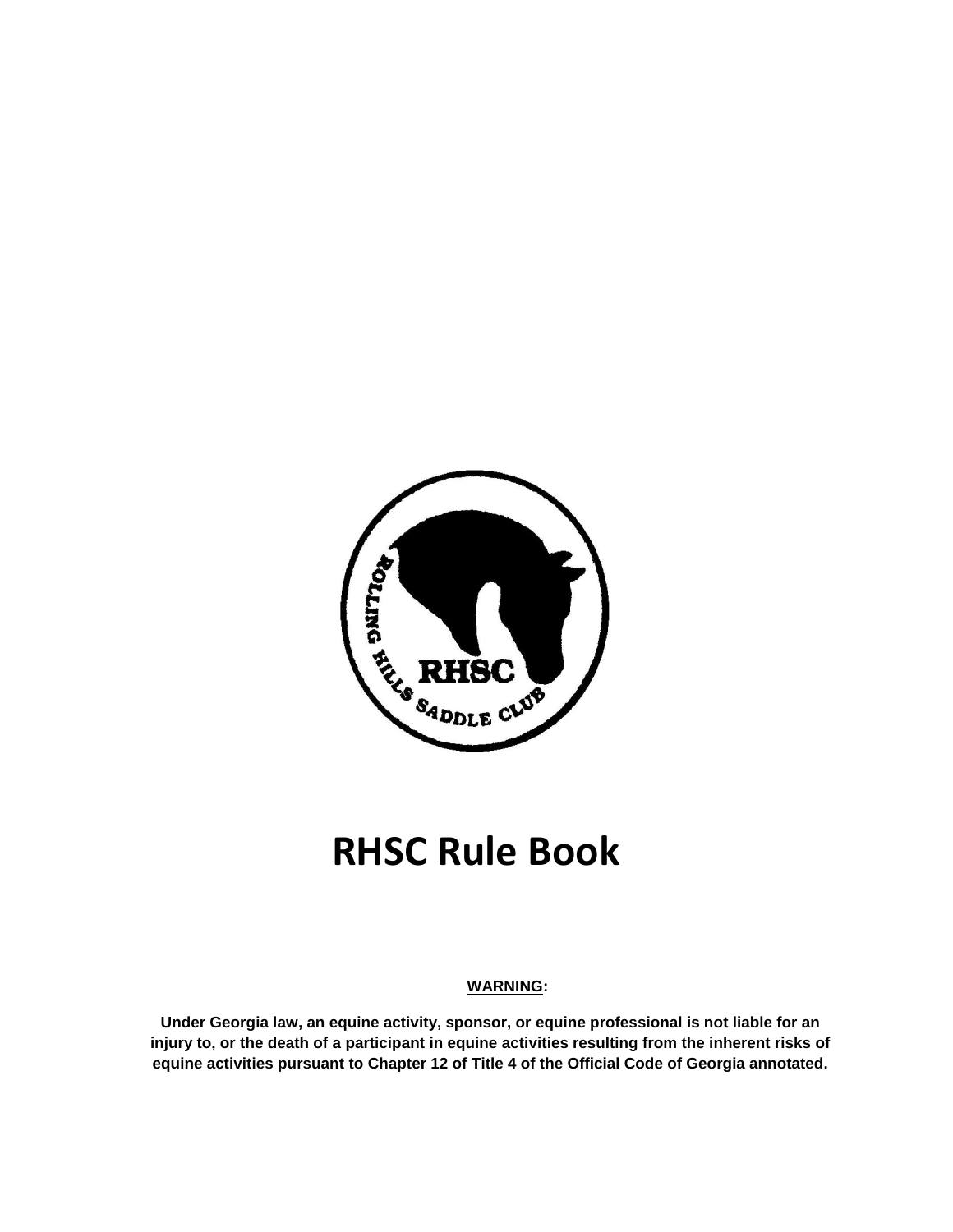## Inclement Weather Procedure

**In the event of inclement weather,** show officials will make a decision on the status of the show by noon Friday before the show**. If the show is cancelled, a cancellation message will be placed on the website www.rollinghillssc.org.** If there is no cancellation message, the show will be held as scheduled.

### Year End Awards

The following are the qualifications needed to qualify for End Of Year Awards:

- 1. Be a current member in good standing.
- 2. Participate in the majority of shows during the current year. Proof of age to participate in particular age divisions
- 3. Attend 3 meetings during the current show year.
- 4. Work 2 volunteer hours during the current show year per person.

The following are the qualifications needed to qualify for End Of Year Awards for Exceptional Riders:

- 1. Be a current member in good standing.
- 2. Participate at 4 show dates during the current year.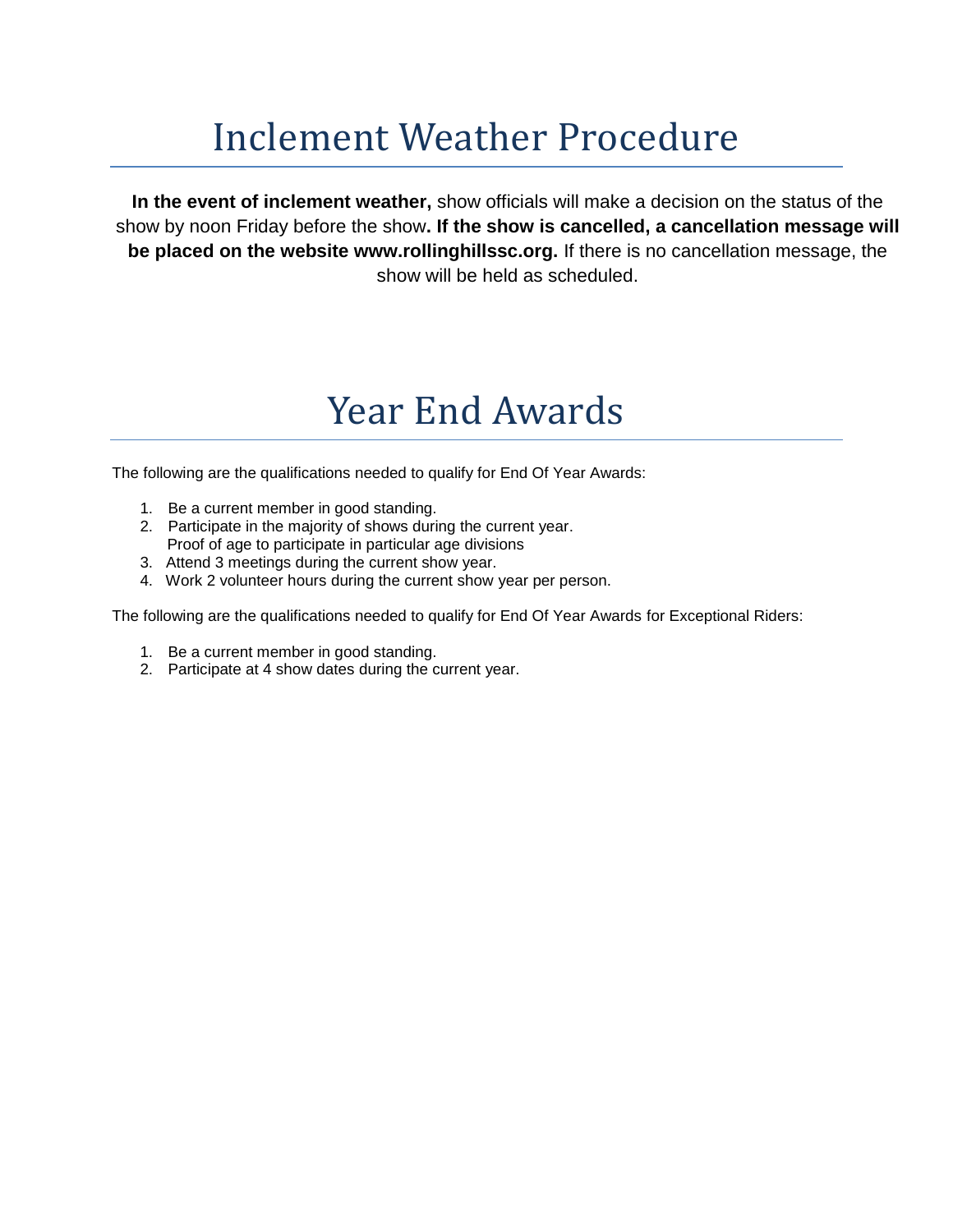# Rolling Hills Show Rules

#### 1. **AQHA or USEF show rules apply as appropriate except where an RHSC rule conflicts.**

- 2. Each horse may have only one rider per class. However; exhibitors may show more than one horse in a class except for equitation and horsemanship as required by AQHA and USEF rules. **Exception**: Classes in Divisions D58 and D59 in the Running Ring horses may have up to two riders per class.
- 3. Classes with 20 or more riders on the flat will be split. Each group will be judged with top exhibitors from each group competing for final placing. One set of ribbons will be awarded to the class at the final placing except that Beginner Ring 11 & under flat classes with 20 or more riders will be split into two groups & each group will be judged separately & placed 1-6.
- 4. In classes with age requirements, eligibility is determined by the rider's age as of January 1 of the show year. The horse's age is determined by AQHA or USEF Rules. **Proof of age for horse or rider may be requested**.
- 5. Current negative Coggins test must be shown at registration, or a copy must be on file with the show office for all horses on the grounds as required by the Georgia Department of Agriculture.
- 6. All exhibitors are required to wear the appropriate show attire for their discipline as defined by USEF/AQHA rules. Hunter and Beginner Ring exhibitors must wear approved headgear where required by USEF rules. **Open Ring huntseat exhibitors must wear approved headgear where required by AQHA rules.** Running Ring riders 18 & under must wear approved headgear while mounted. **It is the responsibility of the rider, or the parent or guardian or trainer of the junior exhibitor to see to it that the headgear worn complies with the applicable association's rules requiring appropriate safety standards for protective headgear intended for equestrian use, and that the headgear is properly fitted and in good condition. RHSC Officers, Board Members and Show Officials are not responsible for checking headgear worn for such compliance.**
- 7. Jumpers may only use equipment approved for USEF jumping classes.
- 8. Running martingales, galloping boots, bell boots, figure eight and dropped nose bands not allowed in hunter classes.
- 9. Boots, polo wraps, bell boots are allowed in Equitation classes and Running Ring classes only.
- 10. All appeals must be presented to the appropriate ring chairperson. Further appeals will be ruled on by show officials.
- 11. All decisions by show officials are final.
- 12. Discourtesies to show officials may result in rider, trainer, or spectator being excused from the show for the day.
- 13. Youth, beginner, and novice exhibitors may not show stallions.
- 14. Exhibitors must check in at the appropriate gate prior to their classes. If the class list does not show an exhibitor as entered, exhibitor will be required to show proof of entry receipt.
- 15. The ring chair must be notified of tack changes two classes in advance.
- 16. Ring is closed after the class is presented to the judge or after class has started in the Running Ring.
- 17. Awards are presented for each class places 1 through 6, except payback classes, as noted.
- 18. End-of-day division high point awards are awarded to Champion and Reserve Champion only. Horse/rider combinations must enter the majority (greater than 50%) of classes in a division to be eligible for day-end awards.
- 19. All points are based on a horse/rider combination except Halter (which is based on horse only), equitation (which is based on the rider only), and lead line (where points stay with the rider). Halter horses must be shown under the same back number all year, regardless of handler, in order for points to tracked and credited.
- 20. To be eligible for year-end awards exhibitors must be current RHSC members in good standing, compete in a majority of shows, attend 3 meetings, and volunteer 2 hours of work. Horse/rider combinations must show in the majority of shows for their division to be eligible for end-of-year awards in that division.
- 21. No bareback riding or double riding is allowed on the show grounds.
- 22. All horses must walk outside of rings when mounted.
- 23. No turn-out is allowed in any Wills Park ring. "No Lunging" signs in rings must be observed.
- 24. Lost and Found articles will held in the show office for 60 days. After that time unclaimed items will be donated to a local charity.
- 25. All unsettled bills must be resolved prior to accumulation of any additional points, or prior to January 1st, to be eligible for year-end awards.
- 26. No cash payments are made for show help.
- 27. Stabling a horse in a stall without shavings is a \$35.00 fine.
- 28. All payback money must be collected the day of the show or it is forfeited.
- 29. Any participant with two returned checks in a show year must pay with cash or a certified check.
- 30. All Add / Drops of classes must be done in the Show Office prior to the class being run.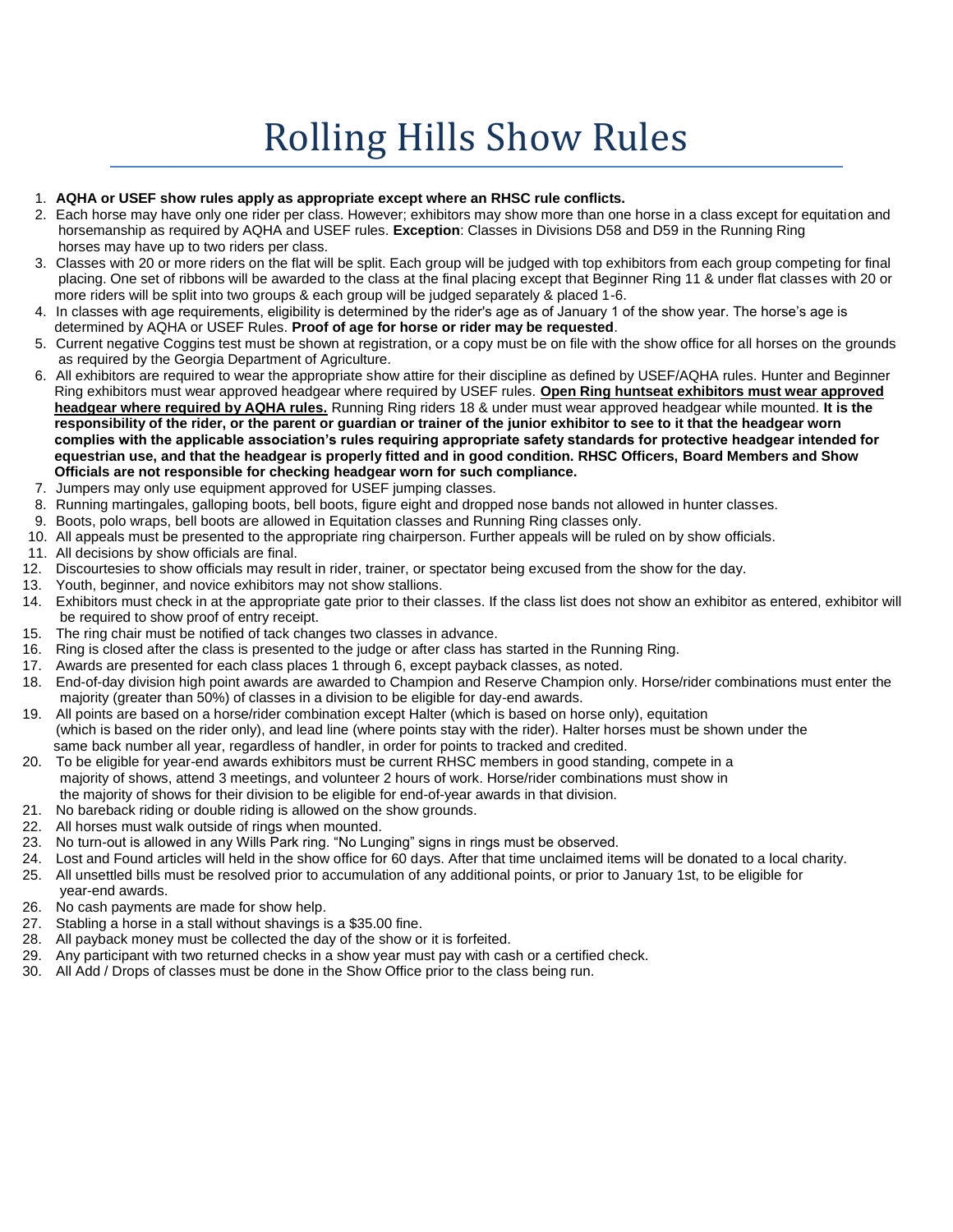# Open Ring Class Definitions & Rules

\*\*Lead Line: Class 46 - Rider age 6 and under, handler 13 and over; rider may not enter any other riding class.

**\*Green Horse**: HORSE'S first year showing under saddle; classes 7, 14, 52, 59.

**Novice**: RIDER'S first two years showing (Excluding Beginner Division in the Open Ring); classes 5, 12, 13, 19, 20, 27, 44, 57, 58, 64, 65, 73, 80. Novice riders may not enter any class that canters as a group (except  $\star$  Novice classes and Beginner Ring classes) including Open, Adult and Youth Horsemanship & Equitation classes as group rail work is required.

**Beginner:** RIDER'S first 2 years riding; Open to riders 13 & Under and all exceptional riders. Classes 6, 30, 31, 32, 45, 47, 48, 49. Beginner riders may not enter any other riding classes

**Mini Halter:** Open to all Mini Horses and Ponies 40 inches or less. Height must be determined at time of registration.

**Non-Stock Horse**: Non-Stock Horse English, Western, and Halter Classes are open to any breeds, including but not limited to: Arabians, Morgans, Friesians, Saddlebreds, and other gaited breeds. Horses being shown in Halter class may wear any type show halter that is appropriate for the breed being shown. Classes open to riders and horses of any age. Rider to use proper show attire and tack suitable to the breed and discipline of riding. Horses will be judged according to breed and riding discipline. Each exhibitor will be asked to execute the gaits typical for the breed. The gaits must be distinguishable in speed and/or animation. Riders to show at appropriate gait; gaits called for – English: walk, trot or slow gait or slow rack and canter or fast gait or fast rack Western: walk, jog, lope or walk, slow rack, lope or walk, slow rack, fast rack. Horses may be asked to back on the rail or in the lineup. Spurs, whips, or crops are optional. English saddles to be flat English type (saddle seat) or hunter type. Wraps, bandages, chains and artificial appliances are prohibited. The Fast Rack should be a slower gait in the Western Classes as compared to the English Classes, and should more compatible to the speed of the lope. The same applies to the speed of the slow rack as compared to the speed of the jog.

**Ranch Horse:** No banded manes, tail extensions or hoof black. Clean work tack preferred. Collared shirt, jeans, boots (chaps/chinks not req'd). **Horse cannot cross enter into any western under saddle classes**

#### **ATTIRE**

In all performance events and conformation classes, it is expected that all exhibitors wear traditional western attire that reflects the true ranch lifestyle. Appropriate western attire includes a long sleeve shirt with collar and cuff (buttons or snaps are preferred), a western hat and boots with heels. Chaps or Chinks are allowed but not required. The main focus is on the performance and ability of the horse and rider. Clothing with excessive crystals, glitter or sequins is strongly discouraged and in no circumstance will this have advantage over other exhibitors with well fitted western attire. The addition of any protective outerwear is acceptable as dictated by weather conditions.

#### **EQUIPMENT/GROOMING**:

**A)** In conformation classes, horses are to be shown in good working halter; rope, braided, nylon or plain leather. No silver will be allowed on halters with the exception of the mandatory buckles only. Keepers and tips on open buckles are allowed.

**B)** In performance classes, equipment with silver should not count over a good working outfit. Silver on bridles and saddles is discouraged but not disallowed.

**C)** Lip chains, splint boots, leg wraps or bandages are prohibited in any conformation class. In the event of injury the judge may permit a protective bandage.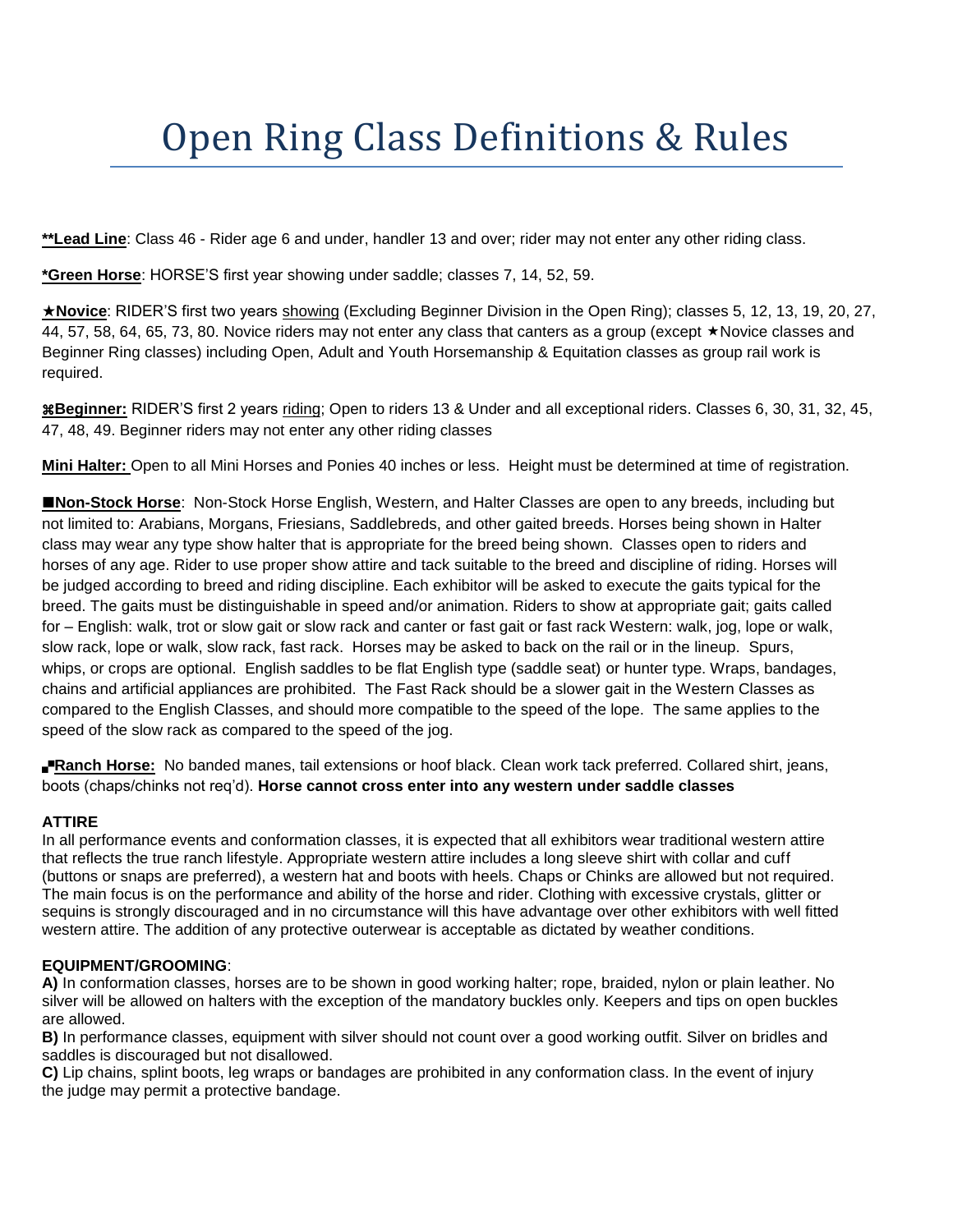**D)** Hair dyes or fresh hoof black or hoof polish is not allowed and will result in the horse being disqualified from the class.

**E)** Clipping ears, bridle path, roached manes, muzzle, and legs is left to the discretion of the exhibitor and has no bearing on the horse's conformation and/or performance.

**F)** The horse should be clean and brushed. It is recommended that a horse should be shown as naturally as possible.

**G)** Banded or braided manes, braided tails, tie-in tails and/or extensions are not allowed.

**H)** No entries are allowed to enter the arena once the class has been called and the judging has started.

### **37 RANCH HORSE HALTER**

**A)** The horse will be judged on type, conformation correctness, and athletic ability.

**B)** Ranch Horse Conformation is defined as the physical attributes necessary to perform under saddle. The ideal standard in evaluating horses in conformation should include but not be limited to soundness and correctness in conformation, particularly feet and legs with emphasis on correct manner of travel including athletic ability and the "appearance of" agility.

**C)** The horse should possess eye appeal with an attractive head; refined throat-latch; wellproportioned trim neck; long sloping shoulder; deep heart girth; short back; strong loin and coupling; long hip and croup. The horse should show balance and uniform muscling with enough athletic ability to perform different tasks on the ranch.

**D)** Horses are not penalized for scars or brands.

**E)** All stallions two years and older shall have two visible testicles. Crypt orchids will be excused from the ring prior to the final placing by the judge.

**F)** Only mares and stallions will be examined for parrot mouth and those found to exhibit same will be excused from the ring prior to the final placing by the judge.

**G)** All lame horses will be excused from the ring prior to the final placing by the judge.

**H)** Rating conformation depends upon objective evaluation of the following five traits: balance, structural correctness, breed and sex characteristics, with emphasis on correct manner of travel, degree of muscling, and agility. Of the five, balance is the single most important, and refers to the structural and aesthetic blending of body parts. Balance is influenced almost entirely by skeletal structure.

#### **66 RANCH HORSE PLEASURE**

A horse will be shown at three gaits - the walk, jog and lope. He will also be asked to reverse away from the rail, to stop and to back. The judge may ask for an extended walk or jog. Extended jog may be ridden by sitting in the saddle, posting or standing in the stirrups. Maximum credit should be to given to the horse that has a flowing stride, is balanced, and that gives the appearance of being willing, fit, alert and a pleasure to ride while possessing great athletic ability and agility. Rider shall not be required to dismount except in the event the judge wishes to check equipment. Horses are to be shown at a walk, jog and lope on a reasonably loose rein or light contact without undue restraint.

### **81 RANCH HORSE TRAIL**

The ranch trail class should test the horse's ability to cope with situations encountered in everyday riding. The horse is ridden through a pattern of obstacles which should nearly approximate those found during the course of everyday work. The horse/rider team is judged on the correctness, efficiency and pattern accuracy with which the obstacles are negotiated and the attitude and mannerisms exhibited by the horse. Judging emphasis is on identifying the wellbroke, responsive and well-mannered horse which can correctly navigate and negotiate the course. The ranch trail course will include no less than six and no more than nine obstacles. It is mandatory that the horse be asked to walk, trot and lope during the course.

#### **MANDATORY OBSTACLES AND/OR MANUEVERS.**

- Ride over obstacles on the ground (usually logs or poles).
- Opening, passing through and closing gate
- Ride over wooden bridge
- Backing obstacles
- Side-pass obstacle:

### **OPTIONAL OBSTACLES:**

Optional obstacles may be used provided the obstacles can be found in everyday ranch work.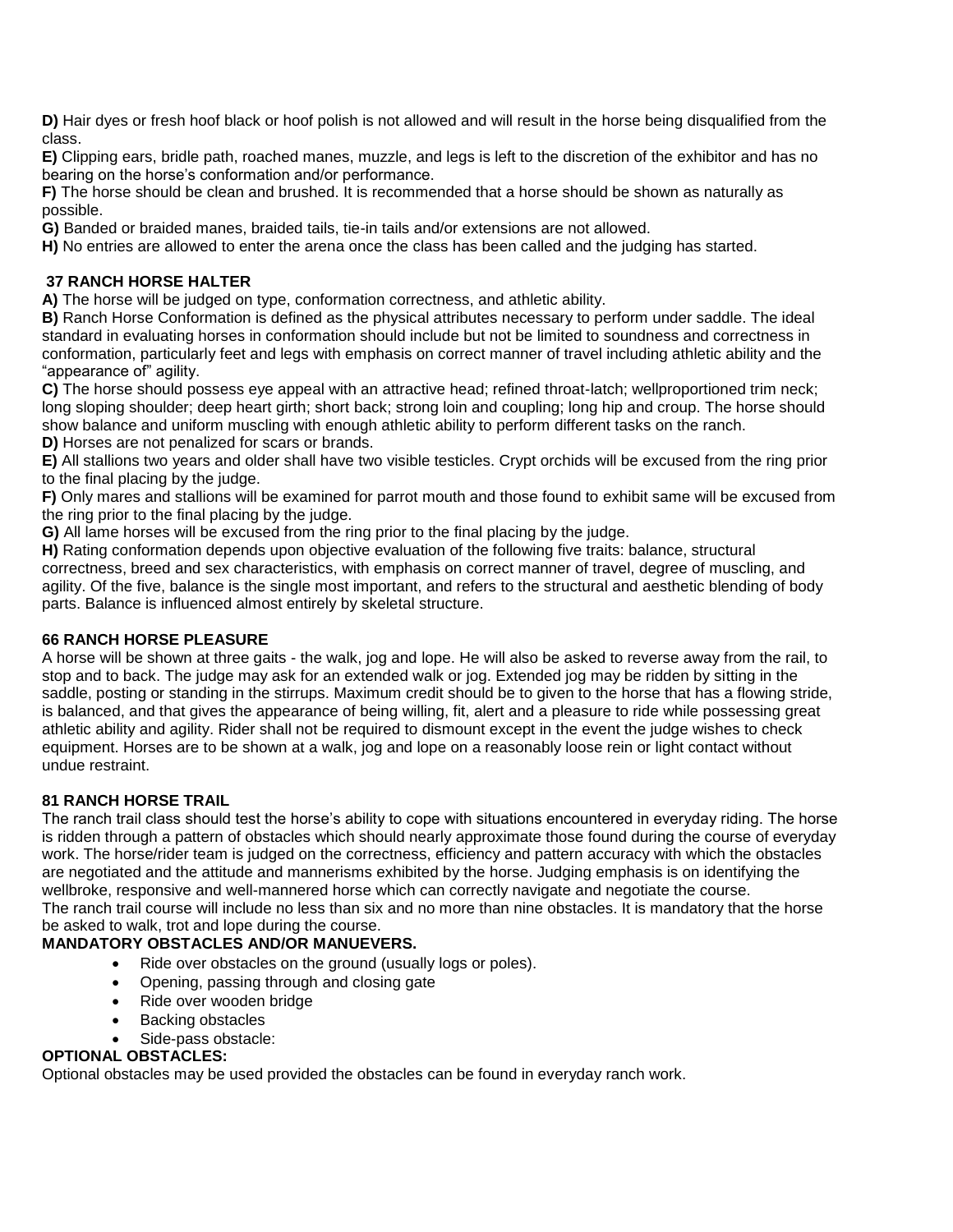**PROHIBITED OBSTACLES:** Tarps, water obstacles with slick bottoms, PVC pipe used as a jump or walk over, tires, rocking or moving bridges, or logs or poles elevated in a manner that permits such to roll in a dangerous manner.

#### **CREDITS AND PENALTIES:**

**1 Point Penalties:** Each hit, bite or stepping on a log, cone plant or any component of the obstacle; incorrect or break of gait at walk or jog for two (2) strides or less; skipping over or failing to step into required space; split pole in lope-over; incorrect number of strides, if specified; and one step on dismount or ground tie except shifting to balance.

**3 Point Penalties:** Wrong lead or out of lead; draped reins; break of gait at lope; and break of gait at walk or jog for more than two (2) strides

**5 Point Penalties:** Spurring in front of cinch; blatant disobedience; use of either hand to instill fear/praise; use of two hands per maneuver; more than one finger between split reins or any fingers between romal reins per maneuver (except two rein); knocking over, stepping out of or falling off an obstacle; dropping an object required to be carried; 1st or 2nd cumulative refusal; letting go of gate.

**Off-Pattern:** Breaking pattern; leaving working area before pattern is complete; 3rd refusal; repeated blatant disobedience; fall of horse/rider (run ends and credit will be given for work done). Exhibitors cannot place above others who complete pattern correctly.

**Disqualification:** Lameness; abuse; illegal equipment; disrespect or misconduct; or improper western attire.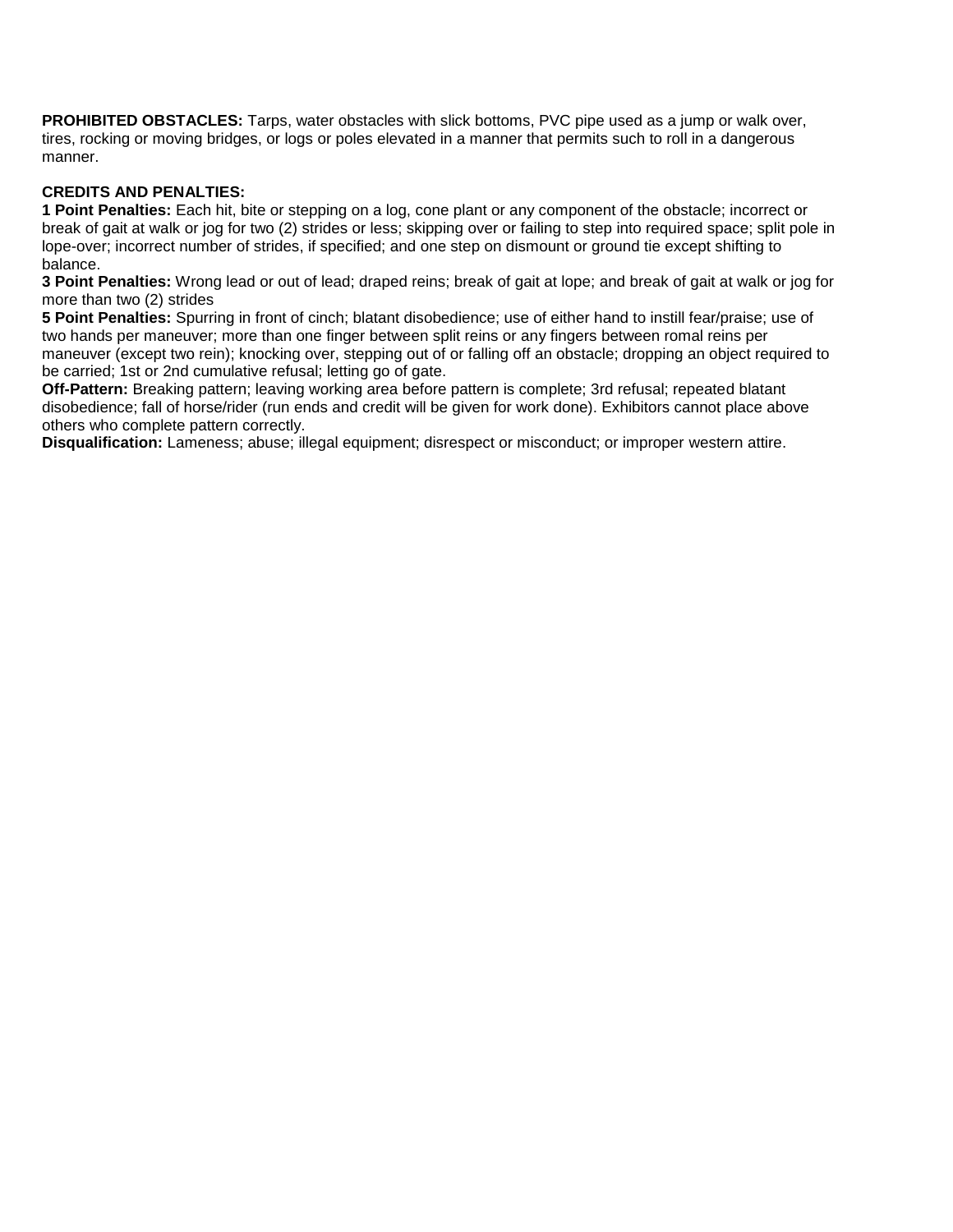### Hunter Ring Class Definitions & Rules

**RHSC Jr/Am Equitation on the Flat: Class 316 is open to junior or amateur riders only and has a \$15.00 entry fee, with special day- / year-end awards.** 

**Pleasure Horse: Class 309 is open to all riders.**

**Take Your Own Line: Classes 302, 305 and 308. After crossing the start line, the competitor must jump each obstacle in either direction (unless otherwise posted on the course diagram), in any order and cross the finish line.**

**Short Stirrup: Open to juniors age 12 and under in their first 2 years of showing in the Hunter ring over fences classes.**

**Long Stirrup: Open to Jr/Am 13 yrs. and older within the first 5 years of showing in the Hunter ring over fences classes.**

**Green Horse/Rider: Open to a horse/rider combination in their first 3 years of showing that has not competed over fences higher than 18" except for the Mini Hunter 18"- 2'.**

**Chris Elliott Medal: Class 318 is open to junior or amateur riders only and has a \$15.00 entry fee, with special day- / year-end awards. Ridden as an equitation course over fences at 2'6". The over fences portion will count 60% and a flat portion will count 40%. The Judge will call back all riders for the flat portion. Riders may not cross enter into class 227 Chris Elliott Medal.**

**Under Saddle classes will not be held for trainers. Over fences classes will not be held for more than 3 minutes for a trainer. The rider must then enter the ring for their round or be disqualified.** 

**Horse/rider combinations may not enter more than 2 consecutive fence heights, excluding equitation (6" maximum difference).**

**Ring Chair and Judges reserve the right to excuse riders/horses at their discretion. Excused horses will be disqualified.**

**Only one rider per horse is allowed in a class.**

**Horses may not enter more than 8 over fences classes for the day excluding equitation & Hunter Hack.**

**Equitation: Open to Jr/Am only, excluding Green Horse/Rider Equitation & Chris Elliott Medal.**

**Soundness is emphasized in all hunter ring classes, lameness will be penalized.**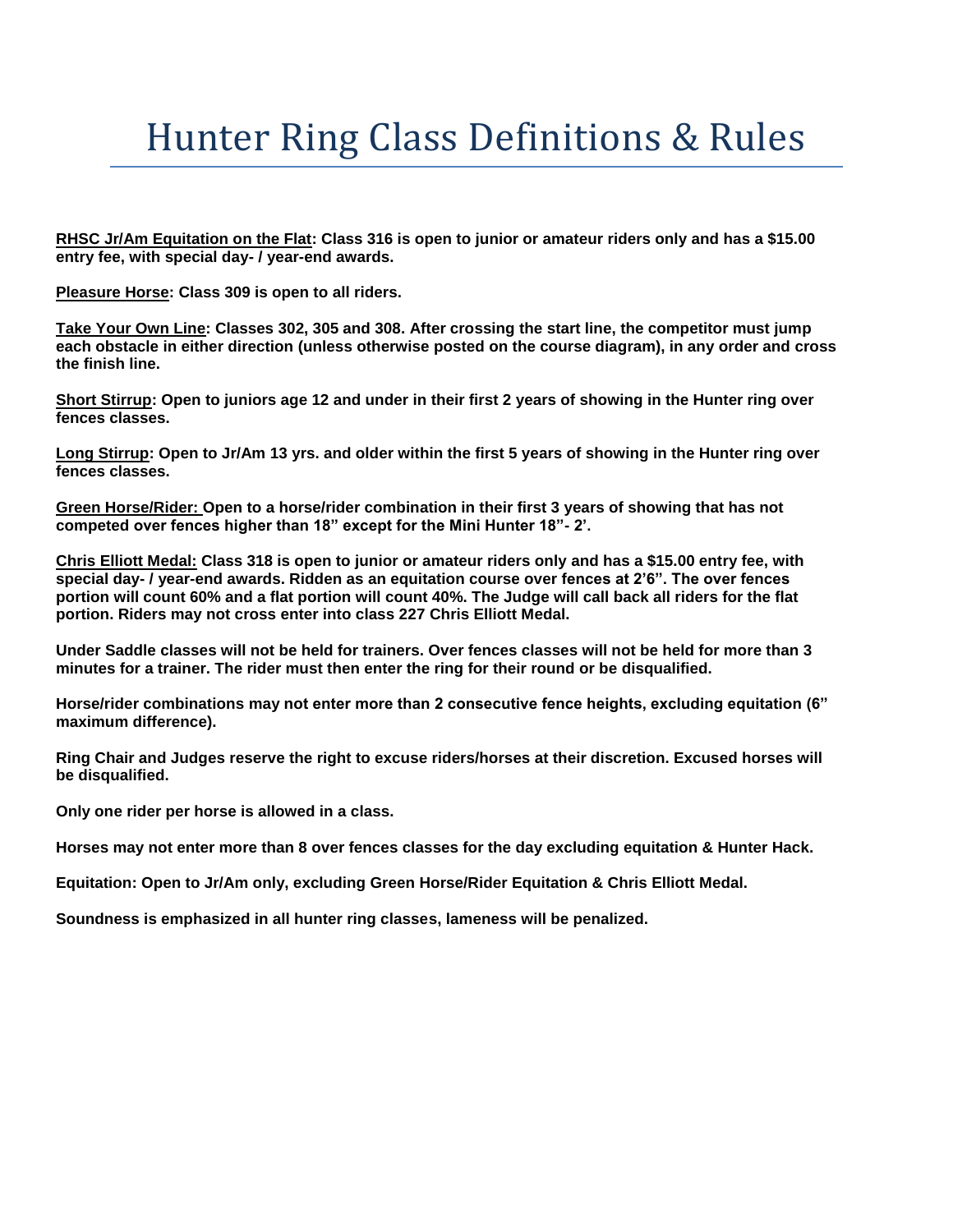## Beginner Ring Class Definitions & Rules

**Exceptional Rider Division (Open to English & Western Disciplines): Open to all riders, of any age, with special needs. Riders in these classes may not enter any other classes other than designated Exceptional Rider classes in the Beginner and Running Rings and the Beginner division and in- hand classes in the Open Ring. Riders of all ages must wear approved headgear while mounted.**

**Exceptional Assisted: Rider of any age. May not enter any other under saddle classes in the beginner ring. Handlers to be either walking next to the horse's head OR have lead line attached at all times. Additional side walkers are allowed for the safety of the rider. Riders in Exceptional Assisted classes may not enter in Exceptional Advanced classes.**

**Exceptional Advanced: Rider of any age. May not enter any other under saddle classes in the beginner ring. Handlers may be in the arena but must maintain approx. 10-15' distance from the horse in this division – no horses on lead lines. Riders in Exceptional Advanced classes may not enter in Exceptional Assisted classes.**

**Green Horse/Rider Walk/Trot Crossrails**: Horse or Rider in first 2 years showing over fences. May not enter any other over fences class

**Mini Hunter Division: Open to all ages. Rider and/or horse in their first 5 years showing over fences** 

**Beginner on the Flat Exhibitors 17 & Under: First 2 years of showing. May not enter classes that canter as a group, except in the beginner ring and open ring novice. May not enter any classes that jump higher than crossrails.**

**Walk / Trot Ground Poles: May not enter any other over fences class.**

**Novice Over Fences Exhibitors: Rider's first 3 years of showing over fences.**

**Green Hunter Over Fences: Horse's first 3 years of showing over fences.**

**Standing martingales are allowed in all Beginner Ring classes.** 

**Chris Elliott Medal: Class 227 is open to all rings and has a \$15.00 entry fee, with special day- / year-end awards. Equitation riders. 60% judged on over fence portion, 40% judged on under saddle portion. The Judge will call back the riders at his/her discretion. Riders may not cross enter into Hunter Ring Medal or jump higher than 2'.**

**Under Saddle classes will not be held for trainers. Over fences classes will not be held for more than 3 minutes for a trainer. The rider must then enter the ring for their round or be disqualified.** 

**Horses may not enter more than 8 Over Fences classes for the day excluding equitation and Hunter Hack**